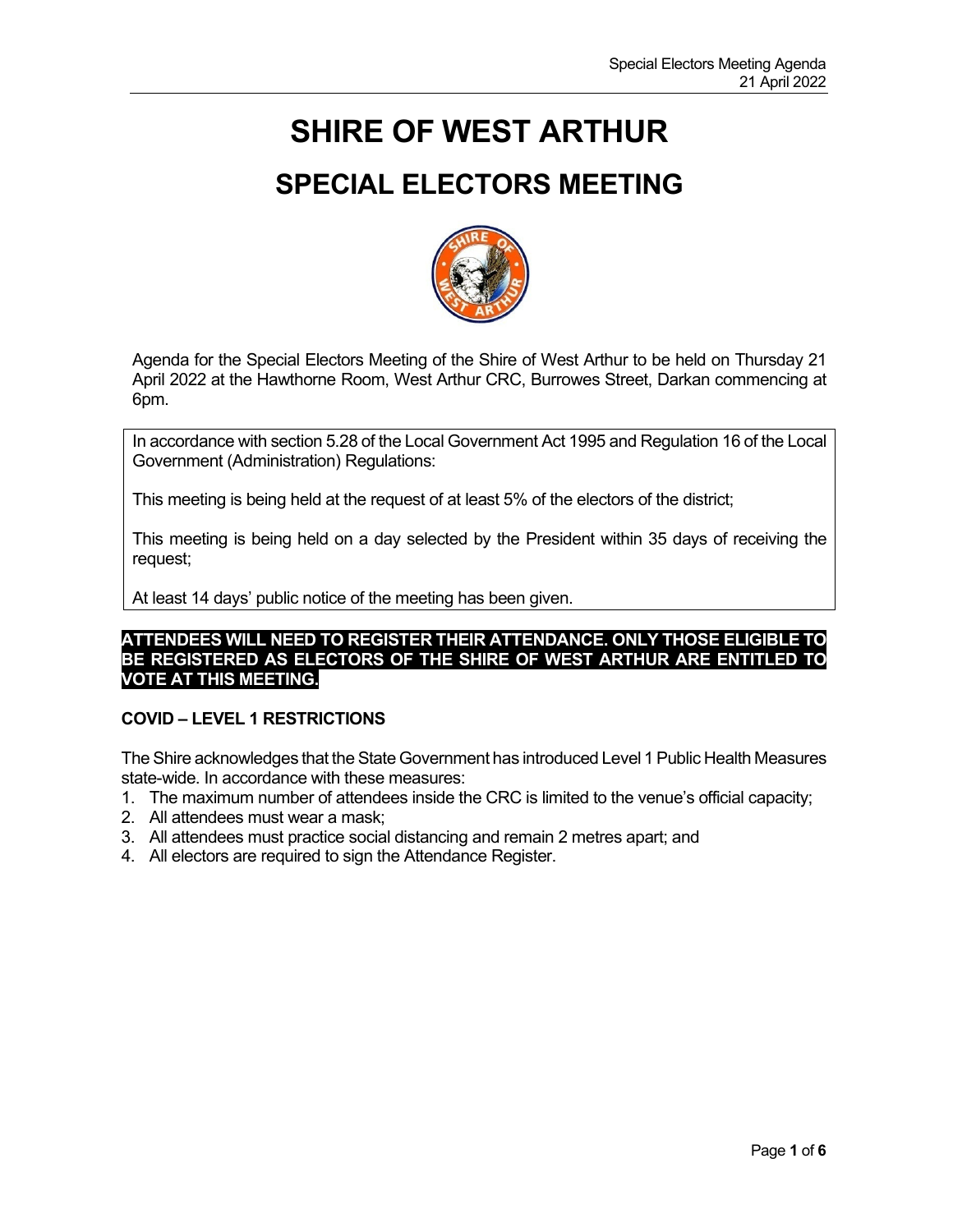# **HOW THE SPECIAL ELECTORS MEETING WILL BE CONDUCTED**

- The Shire President will preside over the meeting. If the Shire President is unable to attend, the Deputy Shire President will preside. If the Deputy Shire President is unable to attend, the electors must choose a councillor present to preside. If there are no Councillors present, then the electors are to choose one of themselves to preside (s 5.30 of the Local Government Act 1995).
- The only matter to be discussed at this meeting is the matter detailed under Item 3 of this Agenda.
- All electors present are required to sign the Attendance Register with their name and address.
- Only electors are permitted to vote.
- Each elector\* who is present is entitled to one vote on each matter to be decided at the meeting but does not have to vote.
- Voting is to be conducted so that no voter's vote is secret.
- All decisions are to be made by a simple majority of electors present.
- The presiding person will call for a mover and a seconder for any motions.
- If a motion is moved and seconded, it becomes live and the presiding person will facilitate debate.
- Debate will be limited to 3 speakers for each motion, and 3 speakers against the motion.
- Speakers for, or against, the motion will be limited to 3 minutes each.
- All decisions made at the meeting are to be considered at the next Ordinary Council meeting or, if that is not practicable, at the first Ordinary Council meeting after that meeting; or at a Special Meeting called for that purpose, whichever happens first.
- There will be no public question time, in accordance with Regulation 5 of the Local Government (Administration) Regulations 1996.
- The meeting procedure to be followed, other than those listed above, is to be determined by the person presiding.

\* An elector means a person who is eligible to be enrolled to vote at Shire of West Arthur local government elections.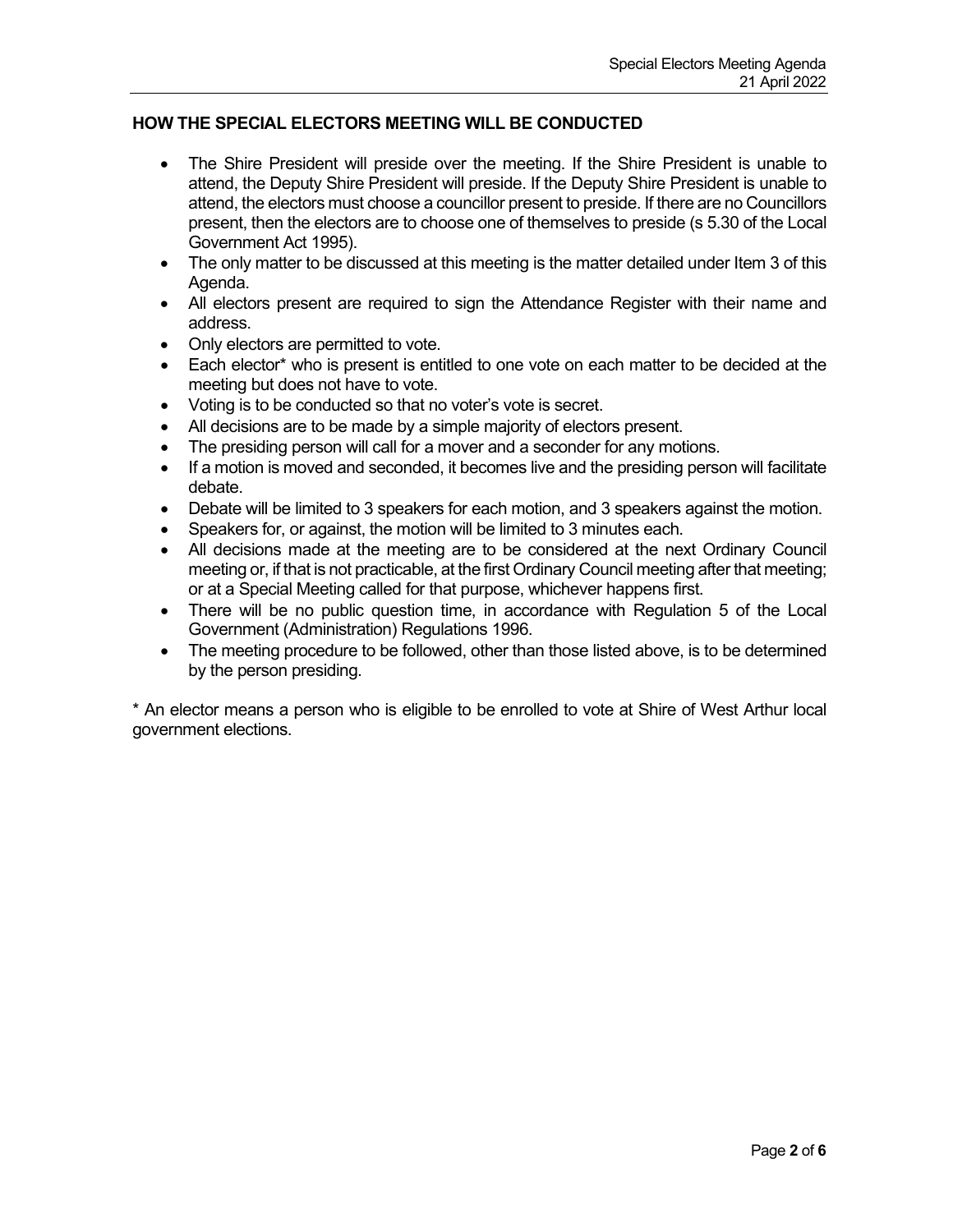# **1. ATTENDANCE**

The Presiding Member declared the meeting open at

#### **2. ATTENDANCE**

### **COUNCILLORS**

Cr Neil Morrell Shire President Cr Neil Manuel Cr Adam Squires Cr Duncan South Cr Karen Harrington Cr Robyn Lubcke

Cr Graeme Peirce **Deputy Shire President** 

### **STAFF**

Vin Fordham Lamont Chief Executive Officer Darren Friend **A/Manager Corporate Services** Jamie Muir **Manager of Works & Services** Melinda King Manager of Financial Reporting

# **APOLOGIES**

#### **ELECTORS**

## **3. PURPOSE OF THE MEETING**

The purpose of this meeting is to provide electors of the Shire of West Arthur the opportunity to vote on a number of motions pertaining to the West Arthur community being declared a Pro Choice community in relation to the State Government vaccination mandates.

## **GLOSSARY OF TERMS AND DEFINITIONS**

**Access** means to enter, or remain at a premises.

#### **Approved COVID-19 vaccine** means:

- a. any vaccine that has been approved by the Therapeutic Goods Administration (TGA) for use in Australia for the purpose of vaccinating persons against COVID-19 or any mutations and derivatives thereof; and/or
- b. any other vaccine specified by the Chief Health Officer, or any other person authorised by the Chief Health Officer for that purpose, as an approved COVID-19 vaccine.

**Premises** has the same meaning that it has in the Public Health Act 2016 (WA).

**Vaccine** does not mean the medical terminology as defined in medical journals, but is the generic term in the context of COVID-19 as referred to by the Therapeutic Goods Administration and the Chief Health Officer and Government Officials, and publications and statements made and issued under their auspices.

**Vaccination status** means whether a person is not vaccinated or has been vaccinated.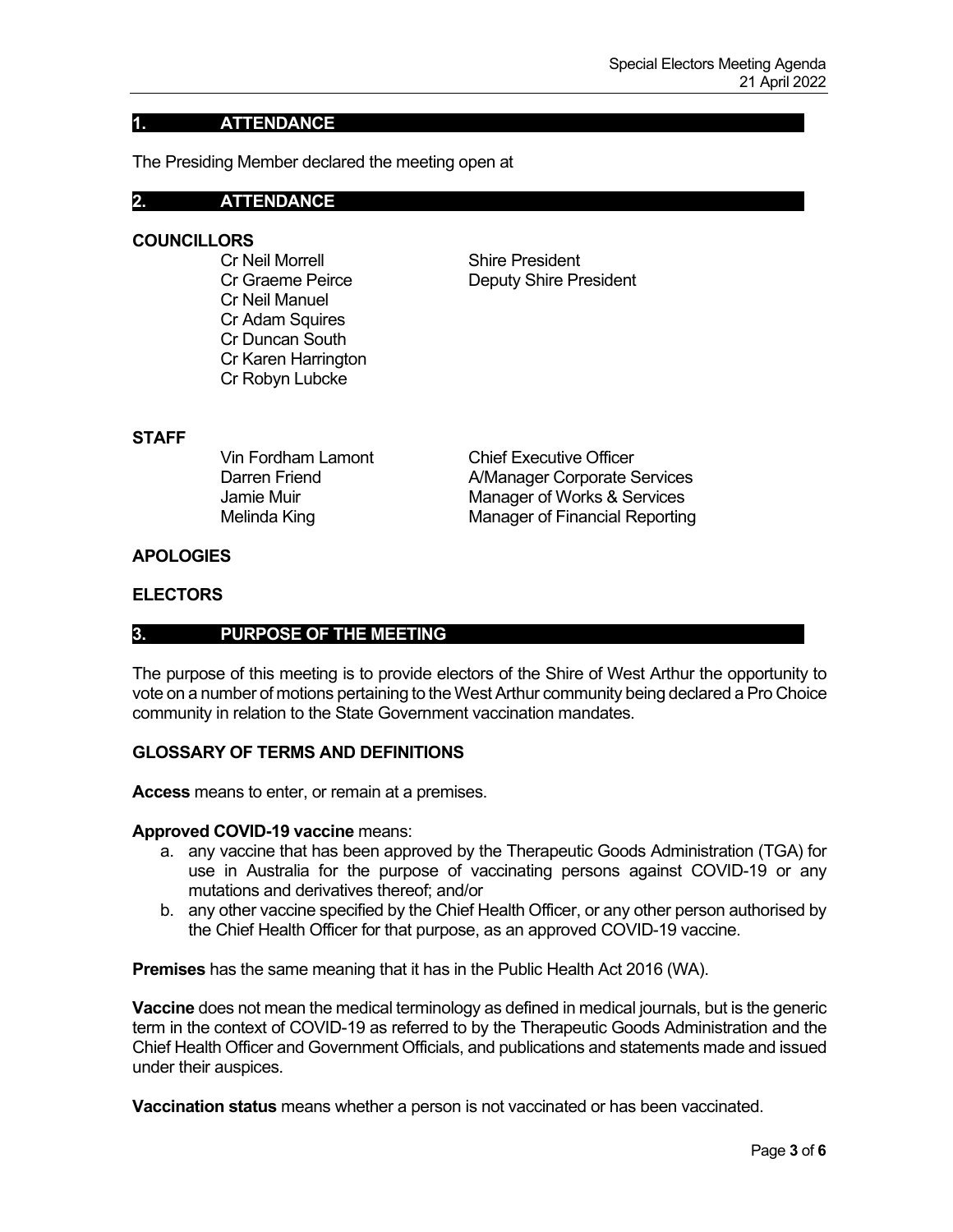**Not vaccinated** means that the person has not been administered with any dose of an approved COVID-19 vaccine.

**Vaccinated** means that the person has been administered with any prescribed doses of an approved COVID-19 vaccine.

## **4. CONSIDERATION OF MOTION**

#### **4.1 COVID-19 Vaccination Pro-Choice Statement – Part 1**

We request that the Council adopt an advocacy position statement called the 'COVID-19 Vaccination Pro-Choice Statement' with the content:

That no person shall or should be:

- a) prevented from performing work or receiving income on the basis of vaccination status;
- b) discriminated against on the basis of vaccination status;
- c) coerced or manipulated into the need for vaccination for any reason;
- d) restricted access to premises on the basis of vaccination status;
- e) restricted in any form of community participation on the basis of vaccination status;
- f) required to provide evidence for any reason of vaccination status; and / or,
- g) subject to anything under written law that a person who differs in vaccination status is not.

MOVED BY: SECONDED BY:

## **4.2 COVID-19 Vaccination Pro-Choice Statement – Part 2**

We request that the Council adopt an advocacy position statement called the 'COVID-19 Vaccination Pro-Choice Statement' with the content:

That the Local Government shall:

- a) not restrict any function, property, or service of the Local Government based on vaccination status; and
- b) honour all obligations under contract for all persons adversely impacted as a consequence of inferred mandatory requirement for vaccination.

MOVED BY: SECONDED BY:

#### **4.3 COVID-19 Vaccination Pro-Choice Statement – Part 3**

We request that the Council adopt an advocacy position statement called the 'COVID-19 Vaccination Pro-Choice Statement' with the content:

That the Local Government actively advocate for:

a) the removal of the COVID-19 mandatory vaccination policy and any associated directions made under the Public Health Act 2016 (WA); and